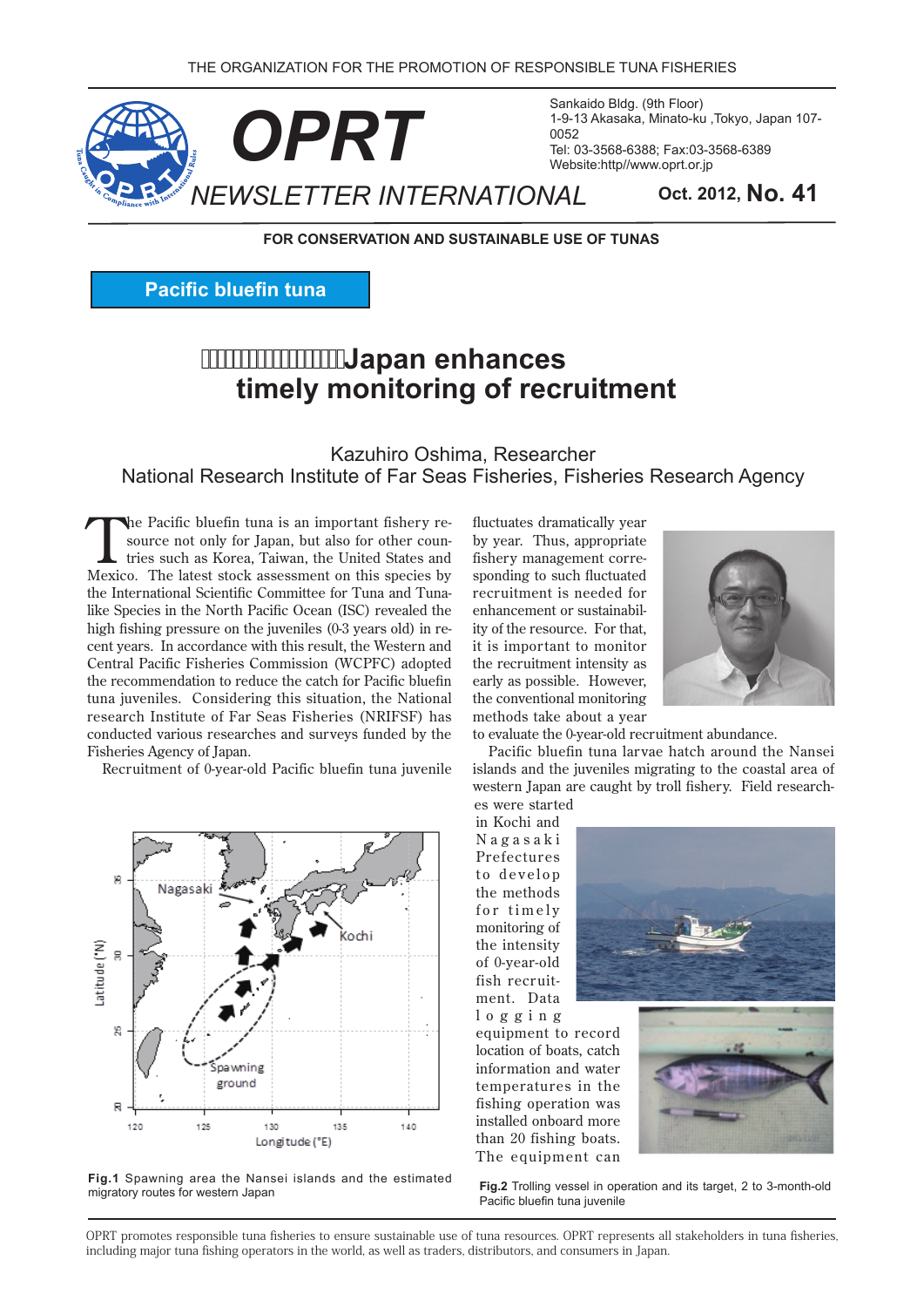transmit data on a real time basis. This research provides daily CPUE (Catch per Unit Effort; in this case, catch amount per boat-day), which improves timely monitoring of recruitment of fish. For the future work, research area will be expanded to the Sea of Japan, which is the second largest spawning ground of this species. It will help us to monitor the overall recruitment trends of the Pacific blue-<br>fin tuna.

For further information, please contact oshimaka@affrc. jp.go

# **Tuna RFMOs**

#### **ICCAT**

### **Atlantic bluefin tuna stock is recovering**

The Scientific Committee of the International Commission for the Conservation of Atlantic Tunas  $(ICCAT)$ , held in Spain from 1 to 5 October, recently published its provisional report concerning the state of bluefin tuna in the East Atlantic and Mediterranean Sea.

It states that the spawning stock biomass showed clear signs of increase although both the speed and magnitude of this upward trend remain uncertain.

The Committee recognized that the increase is likely a reflection of positive outcomes from recent management measures and noted that maintaining the current Total Allowable Catch (TAC)  $(12,900)$  or at the 2010 TAC  $(13,500)$  t) under the current management scheme will likely allow the stock to increase.

TAC for next year will be determined at ICCAT's annual meeting scheduled for 12-19 November in Morocco based on the recommendation by the Scientific Committee.

#### **CCSBT**

### **CCSBT** makes a progress toward **ensuring transparency**

the annual meeting of the Commission for the Conservation of Southern Bluefin Tuna (CCSBT) was held in Takamatsu, Kagawa Prefecture, Japan, in Oct. 1-4.

The meeting reconfirmed to maintain the total allowable catch (TAC) and national allocations applicable from  $2012$  to  $2014$ , as agreed last year based on the Scientific Committee's recommendation. (The TAC was set as follows: 10,449 tons in 2012, 10,949 tons in 2013 and 12,449 tons in 2014. See OPRT web. (Data ) for national allocations.)

Another focal point at the meeting was the issue of compliance with the management measures. The participants agreed that countries concerned should expand its efforts for data submission with the aim to ensure transparency in the catch and distribution of southern bluefin tuna (SBT).

With regard to the issue of compliance, the discussion specially centered on the introduction of stereoscopic video monitoring device to count the number, and measure the size, of SBT in the cages with an eve toward implementing management measures for farmed tunas, which were expected to be introduced in coming .December

The meeting recognized that there are no technical problems in introducing stereoscopic video monitoring camera and the device has a high precision to determine the number and size of SBT, when compared with the sampling survey on 40 individuals. Australia indicated its intention to introduce the device next year, although it could not do so this year.

Masahiro Ishikawa, head of Japan Tuna Cooperative, who attended the meeting, stated that it is crucially important to ensure transparency of the catch and distribution in stock management, saying this should not be limited to tuna farming.

This meeting marked a step forward in that the countries concerned agreed to abide by the rules and get rid of nontransparent elements in the current management system, Ishikawa said.



**ICFA** meeting

### **ICFA discusses global fisheries issues**

The International Coalition of Fisheries Associations<br>(ICFA) held its annual meeting in Rome on October<br>10 and 11. (ICFA) held its annual meeting in Rome on October  $10$  and  $11$ 

Members reviewed issues related to the global fisheries, such as Marine Biodiversity, Marine Protected Areas (MPAs), Fish Aggregating Devices (FADs), marine .ecolabel

During the discussion on FADs, the Japan Fisheries Association stated that the fundamental problem concerning FADs lies in overfishing capacity of large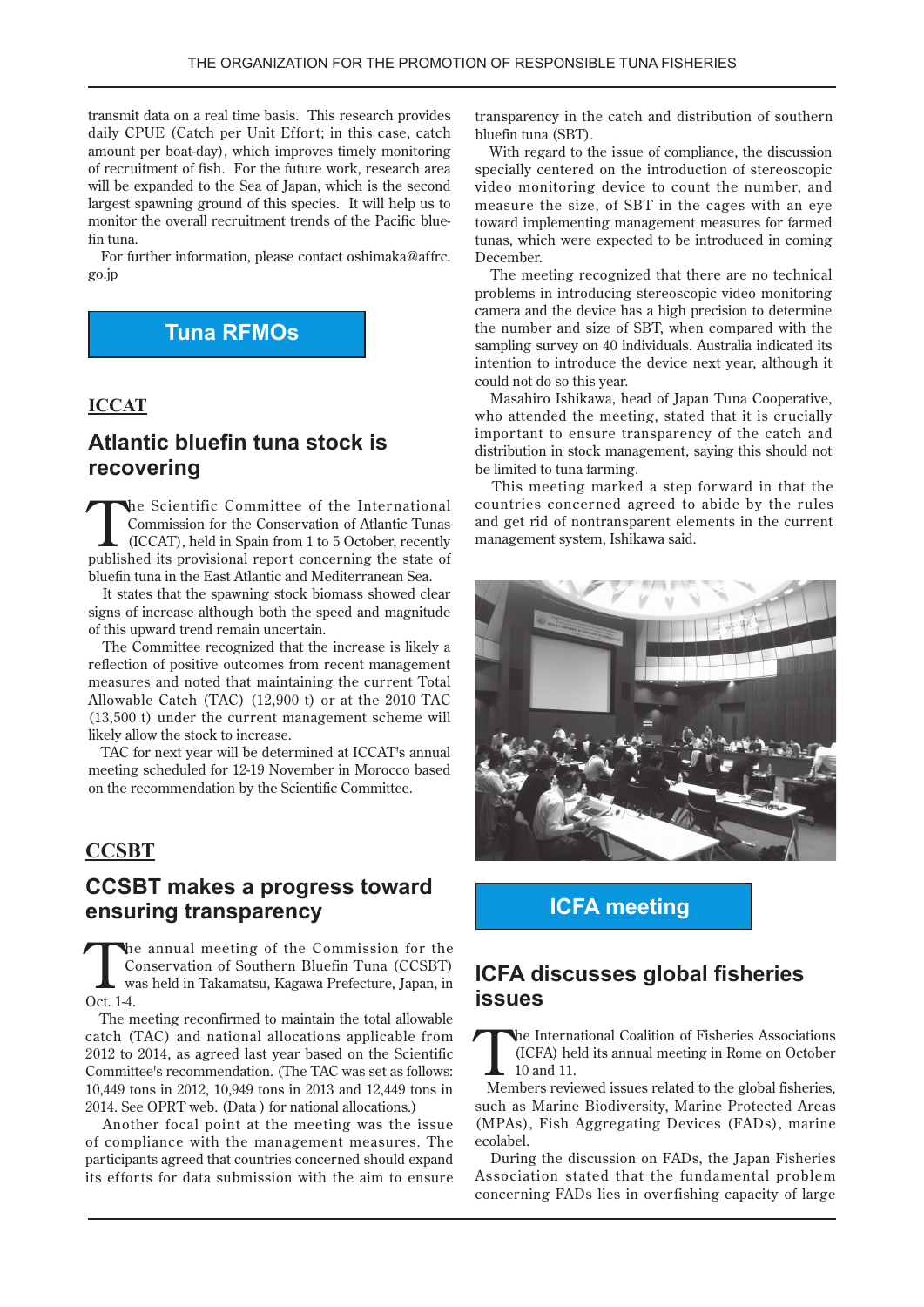scale purse seiners. Despite the recommendation by the joint meeting of tuna regional fisheries management organizations adopted last July, no measures have been taken yet to freeze the capacity of large scale purse-seine fishing vessels of developed fishing nations.

Japan has frozen the number of its large scale purse-seine fishing vessels and is requesting other members to take similar action like Japan. It was agreed that the position of ICFA should be established through communication, taking the JFA's statement into consideration.

### **Jiro's critical eyes**

# **scopic camera for tuna farming Immediate need to use stereo-**

**Jiro Suzuki National Research Institute of Far Seas Fisheries**

**n** curate catch in<br>weight and size of<br>fish caught by purse weight and size of fish caught by purse seiners can not be obtained.

It is a serious problem especially for management of Atlanic bluefin tuna farming using large amount of fish. The data currently provided by farming is less accurate because of difficulty in



obtaining data of individual fish. The problem stemmed from the fact that bluefin for the farming must be kept alive, thus the routine weighing and sizing of individual fish are not possible. Because stock assessment is highly dependent on length data of fish, this situation puts not only scientists in plight but also managers who have to control catch quota.

To overcome this problem, optical method using stereoscopic (video) camera has been developed and widely tried for putting into practical use in many places of the world. This method makes it possible to measure number and weight of individual fish (through conversion factor from size to weight) without touching the fish, while keeping it alive. The result of experiments is encouraging and this method is likely to be the best practical way to be used at present. This method has still a few technical problems, e.g., densely packed school swimming in a high speed, rough sea condition and low transparent waters hamper to recognize an individual fish.

However, it is considered that problems can be solved by appropriate methods. The use of the stereoscopic camera also help to improve quality of the Bluefin Catch Documentation Scheme recently implemented. The Scientific Committee of the ICCAT recommended this year that setting up a technical working group to establish procedures for implementing stereoscopic camera systems

by 2013. The need to ensure transparency of farming is increasing. Efforts should be made to expedite the introduction of the system as soon as possible.

*Dr. Iiro SUZUKI is a leading tuna scientist who had worked for National Research Institute of Far Sea Fisheries in Japan more than 30 years. He has particiapted the scientific meetings of all tuna RFMOs. His critical eye to the issues of tuna resources management as a scientist is appreciated internationally as a vivid and constructive .voice*

*Jiro's Critical Eye is now on OPRT's web (www.oprt.*  $(x, jp)$ 

## **Dr. Miyake's Tuna Chat**

# **Tuna longline and sustainability**

#### **Dr. Makoto Mivake Visiting Researcher at the National Research Institute of Far Seas Fisheries**

ecently, "sustainable" and "eco-friendly" seem to have become most fashionable words in the world.

From politicians to high school students, these terms are being used as "papal" indulgence". Any action or object becomes holy and justified the moment these words are attached to them: sustainable eco-friendly source of energy; eco-friendly fridge and so on.

In the fisheries science, the word, "sustainable" can be found in text books as early

as over 50 years ago. Therefore, it is nothing new for us. None-the-less, recently, this type of argument has become very active. Some say that tuna longline fishing is not sustainable as they target spawners, while others even argue that longline fishing is not eco-friendly as they have by-catches of non-target animals and consume more .combustion

However, these arguments are all relative (*i.e.* less sustainable or more sustainable etc.) since human beings themselves are destructive forces to the earth's eco-system. Any human action -- including industry, agriculture, and fisheries -- changes the natural environment and eco-system, and any substance in the world is non-sustainable in the long-run.

Taking these facts into consideration, the question we must then ask is whether tuna longline fishing is indeed more destructive than other fishing methods? Longline fishing is a very passive method, just waiting for the fish to bite the baits. It only randomly extracts a part of